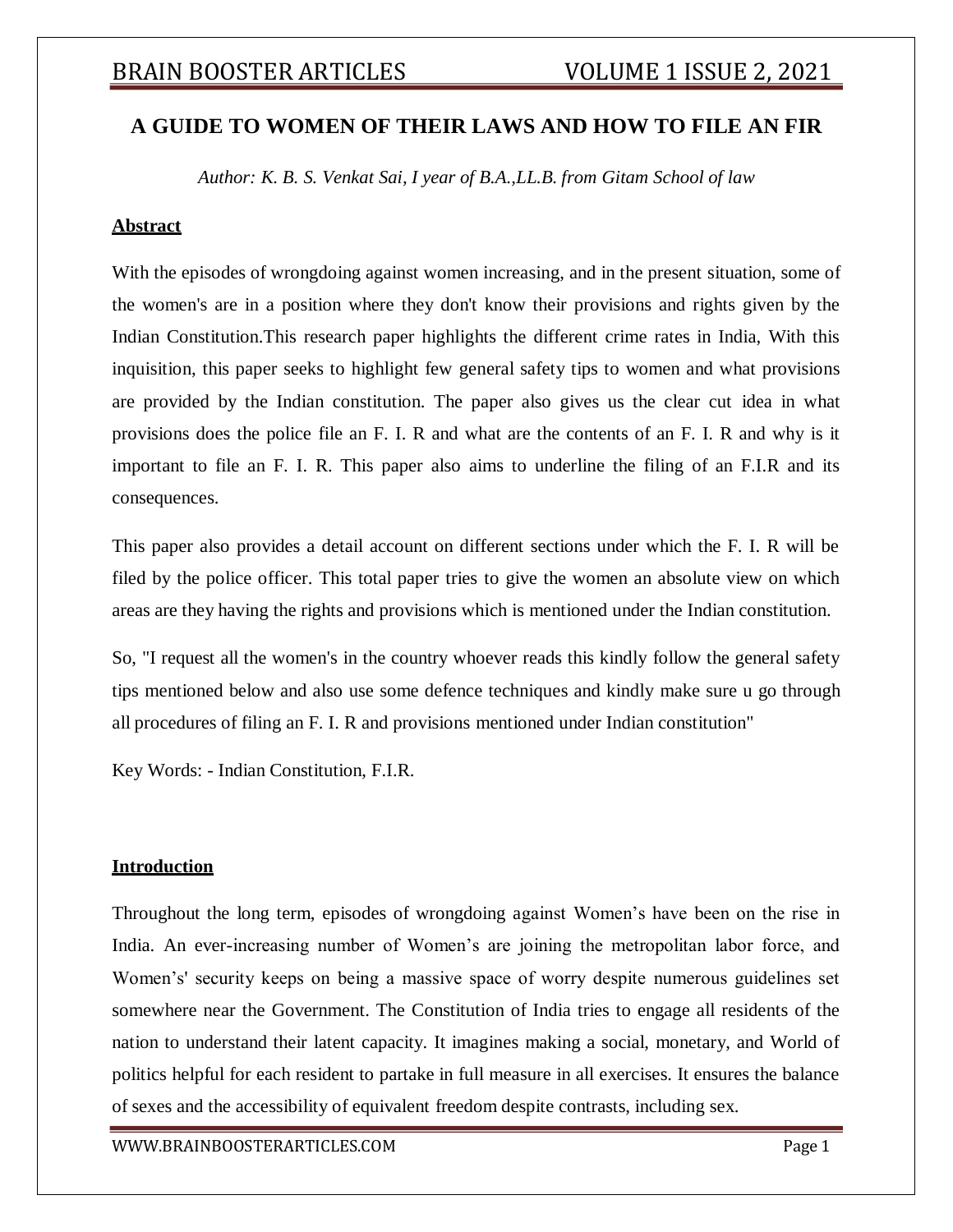In any case, conviction rates are lacking due to the imperfect legal framework, defective techniques for gathering criminological proof, and restricted utilization of current innovation. Most inappropriate behavior at home, work, or public spots are frequently not announced because of social hindrances in numerous pieces of the country; the shame is joined to the casualty instead of the culprit of the wrongdoing, who regularly moves away. This Handbook is basically for the Woman to think about their privileges and their assurance laws given by the Indian constitution.

#### **General Safety Tips**

- 1. Be mindful of Your Surroundings while meandering on the Roads.
- 2. Try to Use self-protection Techniques when you get assaulted by outsiders.
- 3. Don't be in the dangerous region; run in the security Zone.
- 4. Speed dial
- 5. Use security applications on your cell phone.
- 6. Never meander with outsiders who are not known to you.
- 7. You don't wear costly gems when you are distant from everyone else.
- 8. If you have a simple strolling plan, change the courses you take.
- 9. Look through the peephole before you open the principal entryway
- 10. Don't let your milkman, guard go into your home; get them at the principal entryway
- 11. Do not leave the entryway unattended; ensure you lock your entrance before turning around
- 12. Don't at any point put such a large number of individual subtleties on Face book, Google, Linked In, or other long-range interpersonal communication as they would get abused.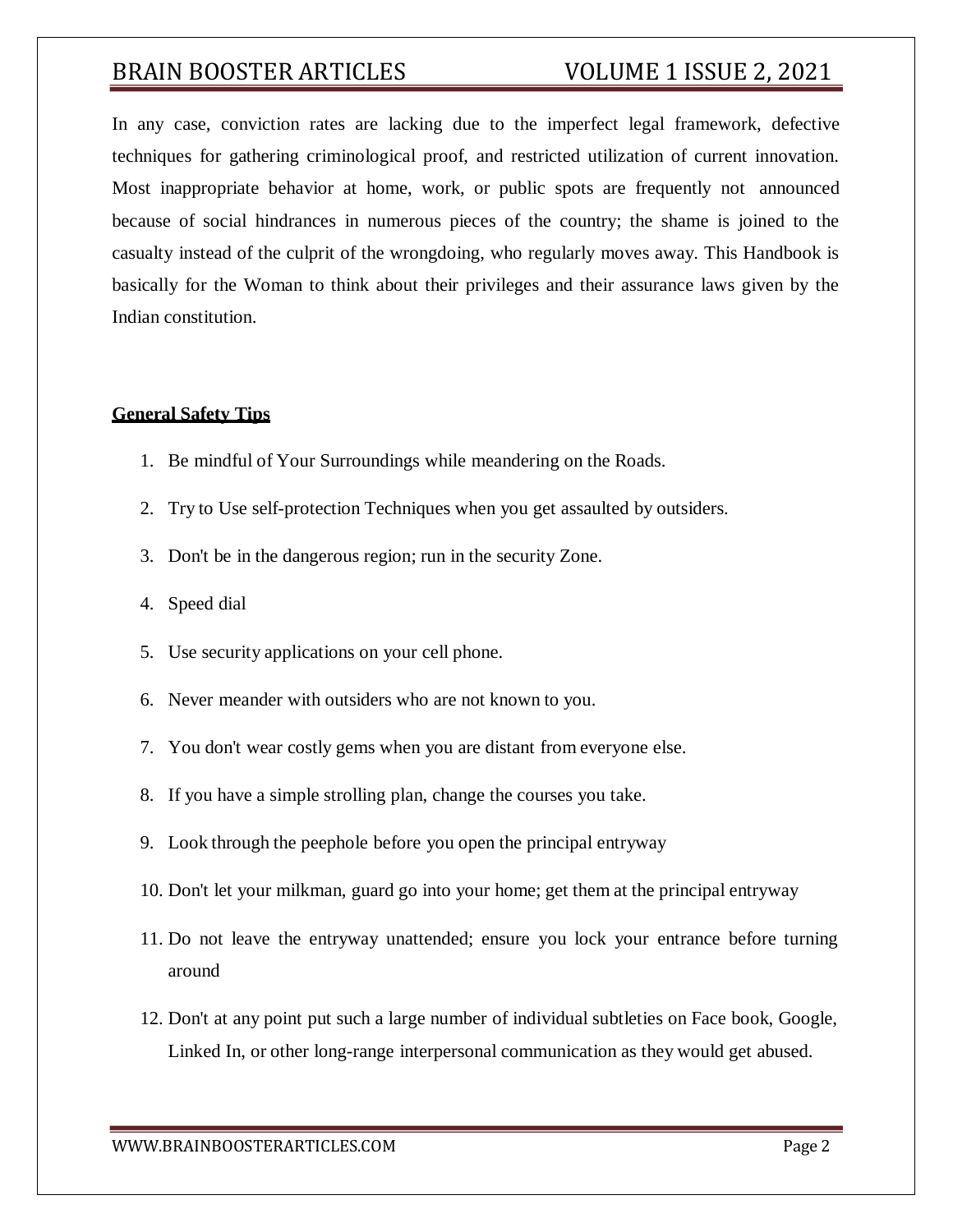## **Provisions for Women's in Indian Constitution**

- 1. Article 15 restricts oppression of any resident on religion, race, standing, sex, and so on
- 2. Article 16 accommodates fairness of chances identifying with business or arrangement to any office under the State.
- 3. Article 39(a) (d)- specifies strategy security of state equity for all kinds of people, the right to a method for occupation, and equivalent Compensation for equivalent work for all types of people.
- 4. Article 42-direct the State to guarantee and others conscious work and maternity alleviation conditions.
- 5. Article 14-gives people equivalent rights and openings in political, monetary, and social circles.

## **Crimes Committed against Women's**

These are the violations to be known for each Woman on the planet since it is their security given to the ladies by the Indian constitution. So each Woman has to know the laws:-

- 1. Molestation- To constrain the women for the rape.
- 2. Eve Teasing-If the wrongdoer articulates any solid/word or makes certain signals, or shows specific items to affront your unobtrusiveness
- 3. Stalking-When somebody is following, reaching, or endeavoring to get in touch with you, despite rehashed signs of lack of engagement from your side
- 4. Voyeurism Whoever watches or catches your picture while taking part in a private demonstration, when you would expect not to be noticed
- 5. Sexual Assault-When a woman is pressured, constrained, and undermined without participating in any compulsory sexual movement with a man.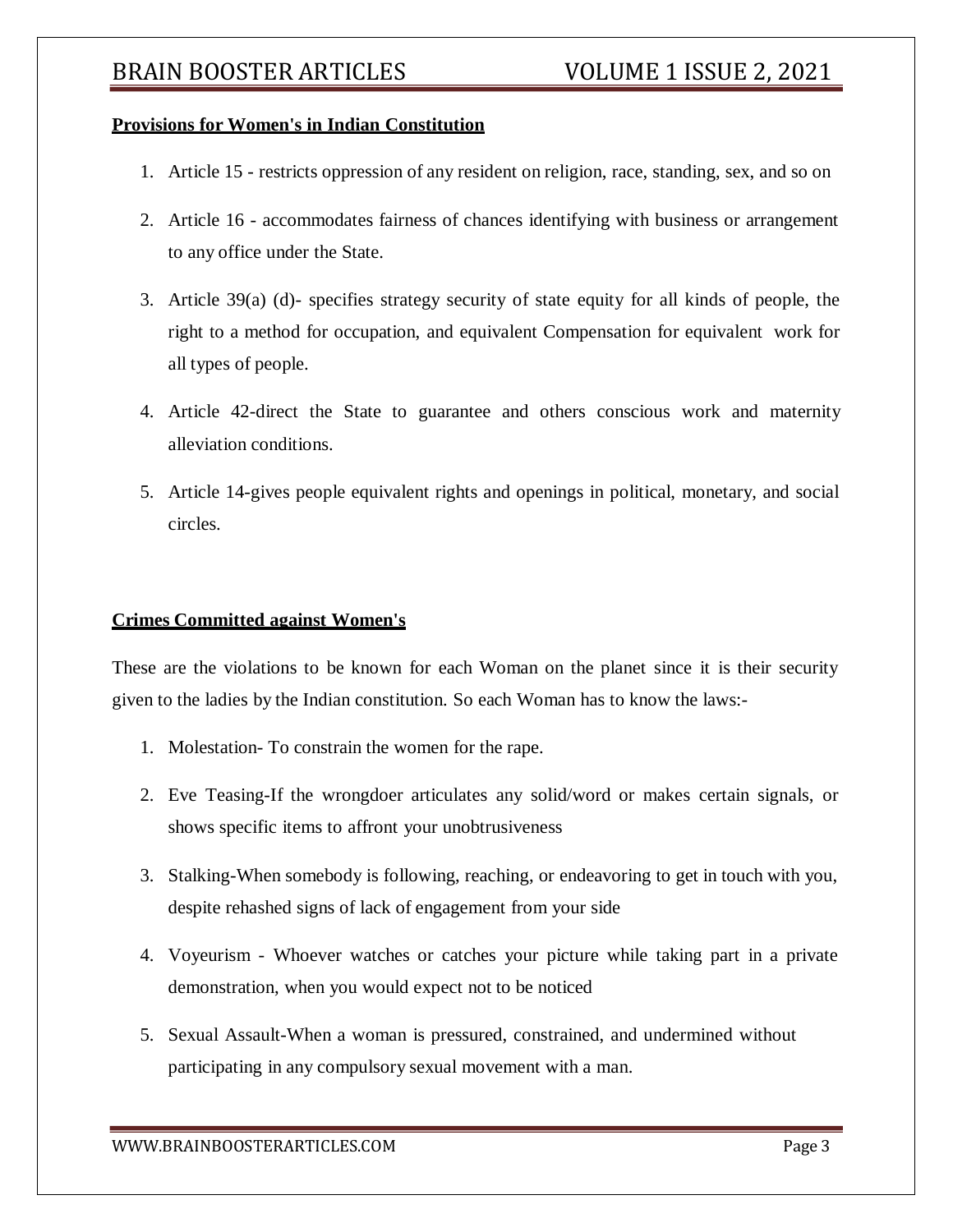- 6. Sexual badgering at the Work Place-Unwelcome sexual conduct that adversely influences your work life
- 7. Cruelty by Husband or Relatives-Dowry requests and other related Harassment
- 8. Dowry Death-Women who are killed or headed to self-destruction by nonstop badgering and torment by the spouse or his family members
- 9. Kidnapping and Abduction-Taking away of a woman forcibly without wanting to
- 10. Rape-Sexual intercourse against an individual's consent

### **Current Situation in India**

The ordered grumblings enrolled in the Complaint and Investigation Cell was enlisted under 19 general classifications, including seven subcategories till December 2018. After additional updates of the order of grievances, explicit sorts have been isolated from January 2019 onwards. As of now, the ordered objections got in the Commission are enrolled under the accompanying 23 classifications:

- 1. Rape/Attempt to Rape
- 2. Acid assault
- 3. Sexual Assault
- 4. Sexual Harassment
- 5. Stalking/voyeurism
- 6. Trafficking/Prostitution of ladies
- 7. Outraging the unobtrusiveness of ladies/Molestation
- 8. Cybercrimes against ladies
- 9. Police unresponsiveness against ladies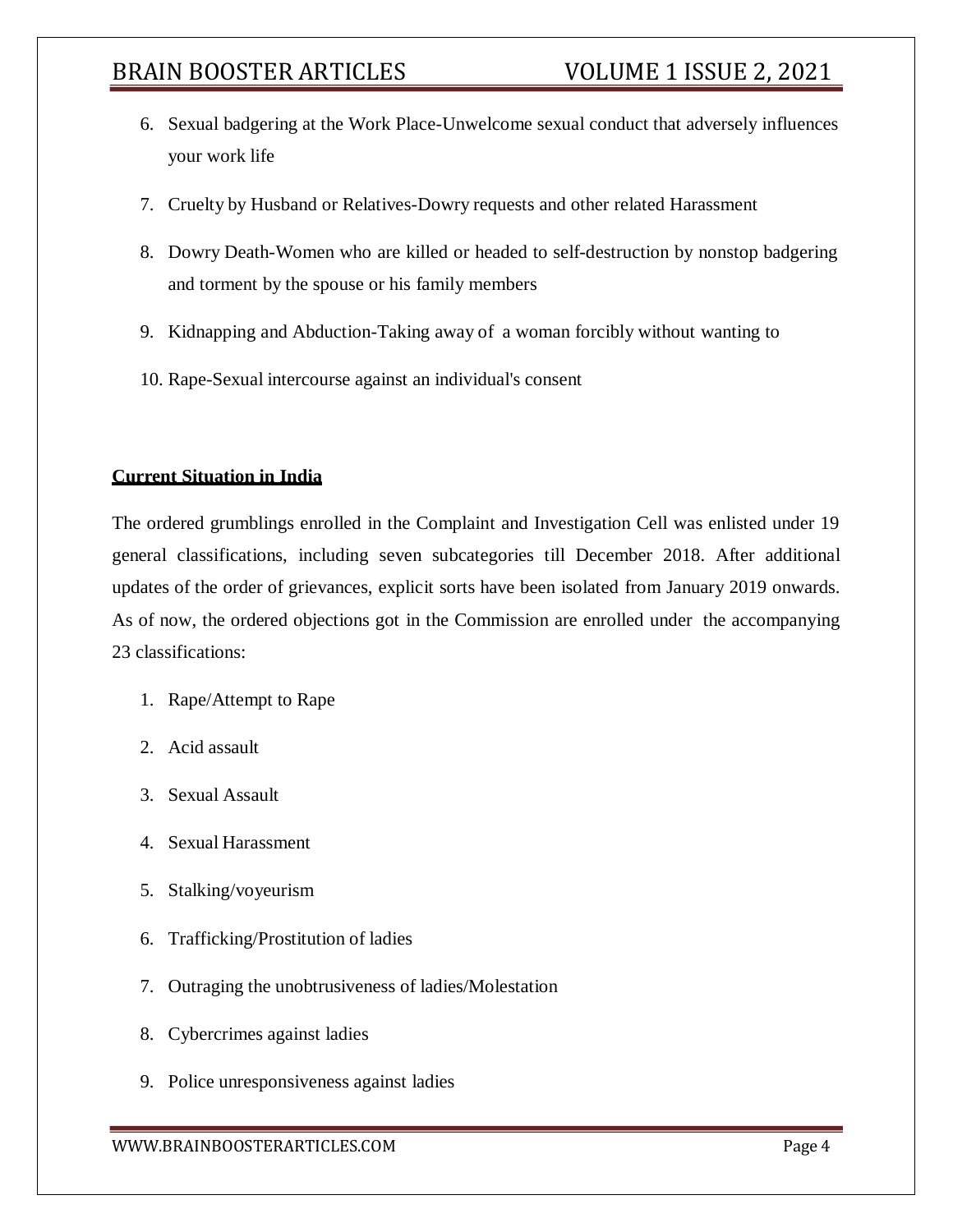- 10. Harassment of wedded ladies/Dowry badgering
- 11. Dowry demise
- 12. Plural marriage/Polygamy
- 13. Protection of Women against Domestic Violence
- 14. Women's right of care of youngsters/separate
- 15. Right to practice decision in marriage/Honor Crimes
- 16. Freedom to live with poise
- 17. Sexual Harassment of Women in the work environment
- 18. Denial of Maternity Benefits to ladies
- 19. Sexual orientation separation, including the equivalent right to instruction and work National Commission for Women 7
- 20. Indecent portrayal of ladies
- 21. Sex-specific early termination; female foeticide/amniocentesis
- 22. Traditional rehearses deprecatory to ladies rights, i.e., sati pratha, devdasipratha, witch chasing
- 23. Free lawful guide for ladies

#### **Complaints enlisted under various cases in the year 2018-19**

- 1. Bigamy/Polygamy 160
- 2. Cyber Crimes against Women 402
- 3. Dowry Harassment/Dowry Deaths 2584
- 4. Free legitimate guide for ladies 348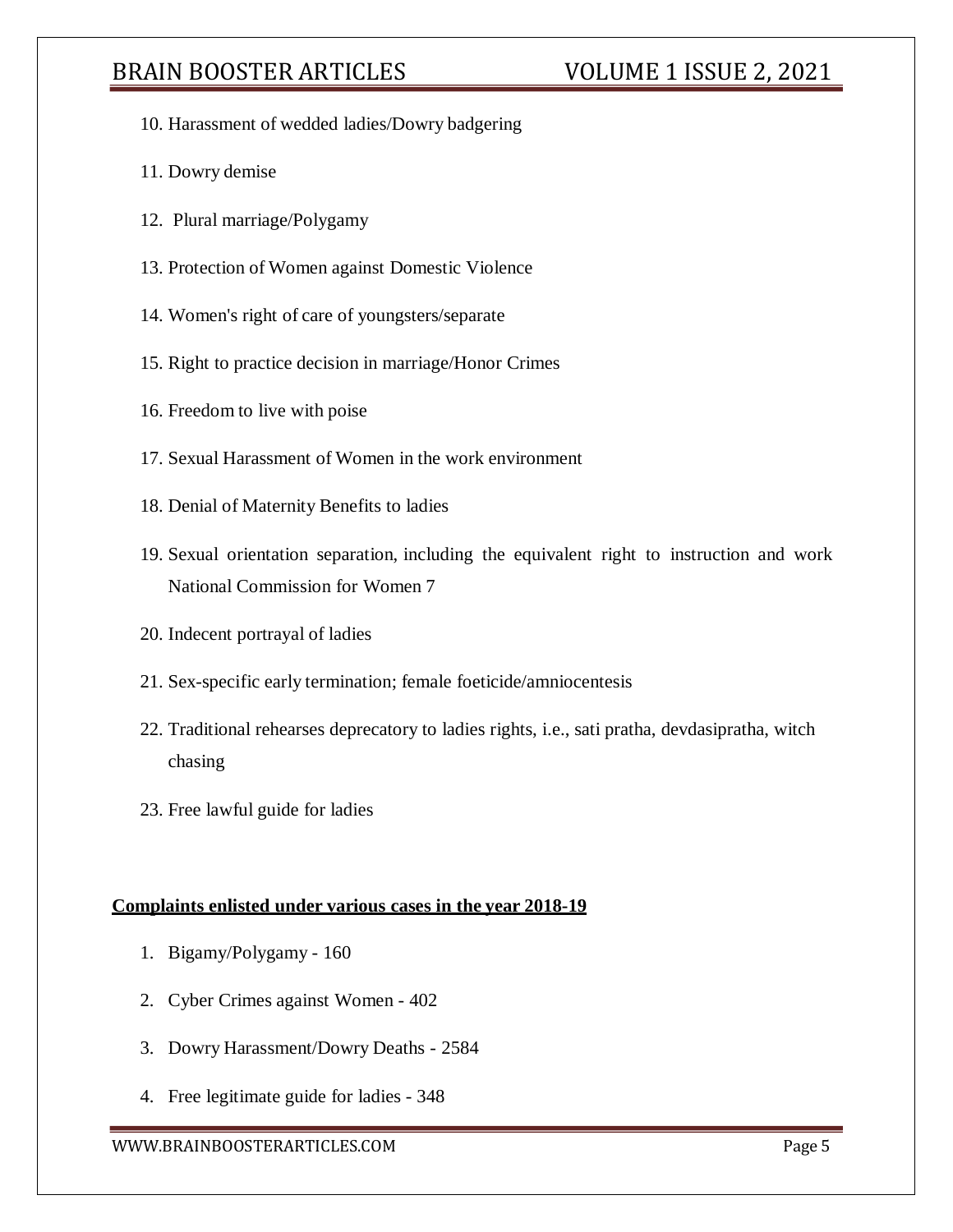- 5. Gender Discrimination including equivalent Right to Education and Work 58
- 6. Indecent Representation of Women-98
- 7. Outraging the Modesty of Women 1128
- 8. Police Apathy against Women 2734
- 9. Privacy of Women and Rights thereof 127
- 10. Reproductive Health Rights of Women-74
- 11. Right to Exercise Choice in marriage 369
- 12. Right to live with respect 6792
- 13. Sex-specific early termination/female foeticide/amniocentesis 50
- 14. Sexual badgering, including lewd behavior at work environment 750
- 15. Stalking/Voyeurism-142
- 16. Traditional practices critical to Women rights, for example, sati pratha, devdasipratha, witch chasing - 17
- 17. Trafficking/Prostitution of ladies 101
- 18. Violence against ladies 1636
- 19. Women's right of the authority of youngsters in case of separation 51
- 20. Acid Attacks 8
- 21. Denial of Maternity Benefits to ladies 26
- 22. Dowry Death 52
- 23. Harassment of wedded ladies/Dowry provocation 610
- 24. Protection of Women against Domestic Violence 462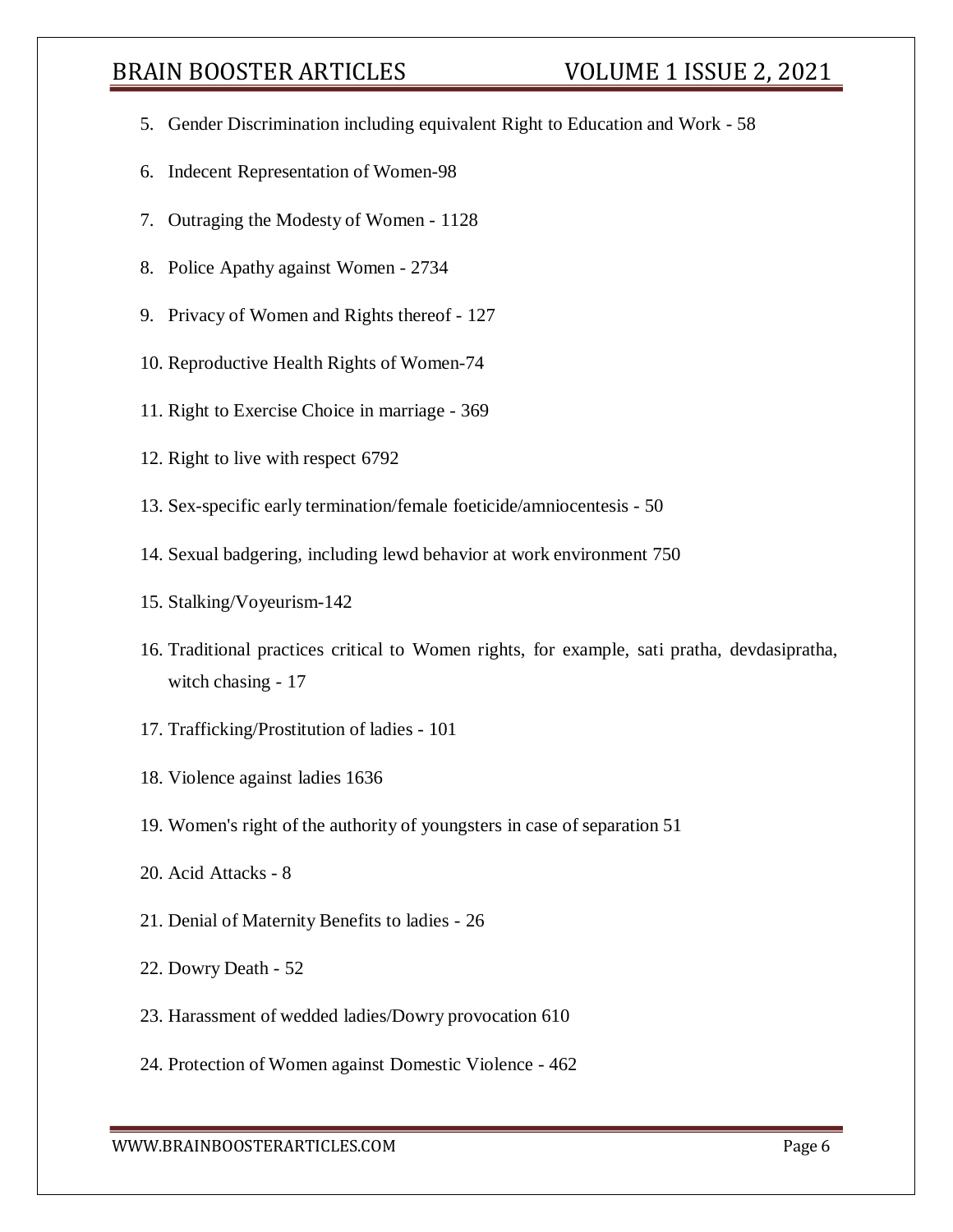- 25. Rape/Attempt to Rape-209
- 26. Right to practice decision in marriage/Honor Crimes-105
- 27. Sexual Assault 35
- 28. Sexual Harassment 621
- 29. Sexual Harassment of Women at Workplace-88

Along these lines, we can see the number of objections enlisted under Commission. You can perceive how there is an ascent in lewd behavior, attacks, and settlement. Presently, it is each Woman's obligation on the planet, and I vow to let each Woman know their laws and duties.

#### **Recording A FIR**

FIR-First Information Report\*

An F.I.R. is a composed report which the Police in India plan. It is prepared when the Police get data about the Commission of a cognizable offense.

In short words, an objection held up with the Police by the survivor of cognizable wrongdoing or by somebody for their benefit. However, anybody can make such a report orally or recorded it as a hard copy to the Police. Individuals can likewise stop an F.I.R. through an online medium.

#### **Significant data to remember**

It would be best if you topped off the individual subtleties while documenting an F.I.R. The accompanying alternatives will be there:-

- •Enter the complainant's name: Fill for the sake of the individual who needs to hold up the e-FIR
- •Enter the dad's/mom's name: Fill in the complainant's folks' name \
- •Enter the complainant's Address-Enter the full location
- •Enter complainant's portable number-complainant's functioning versatile number.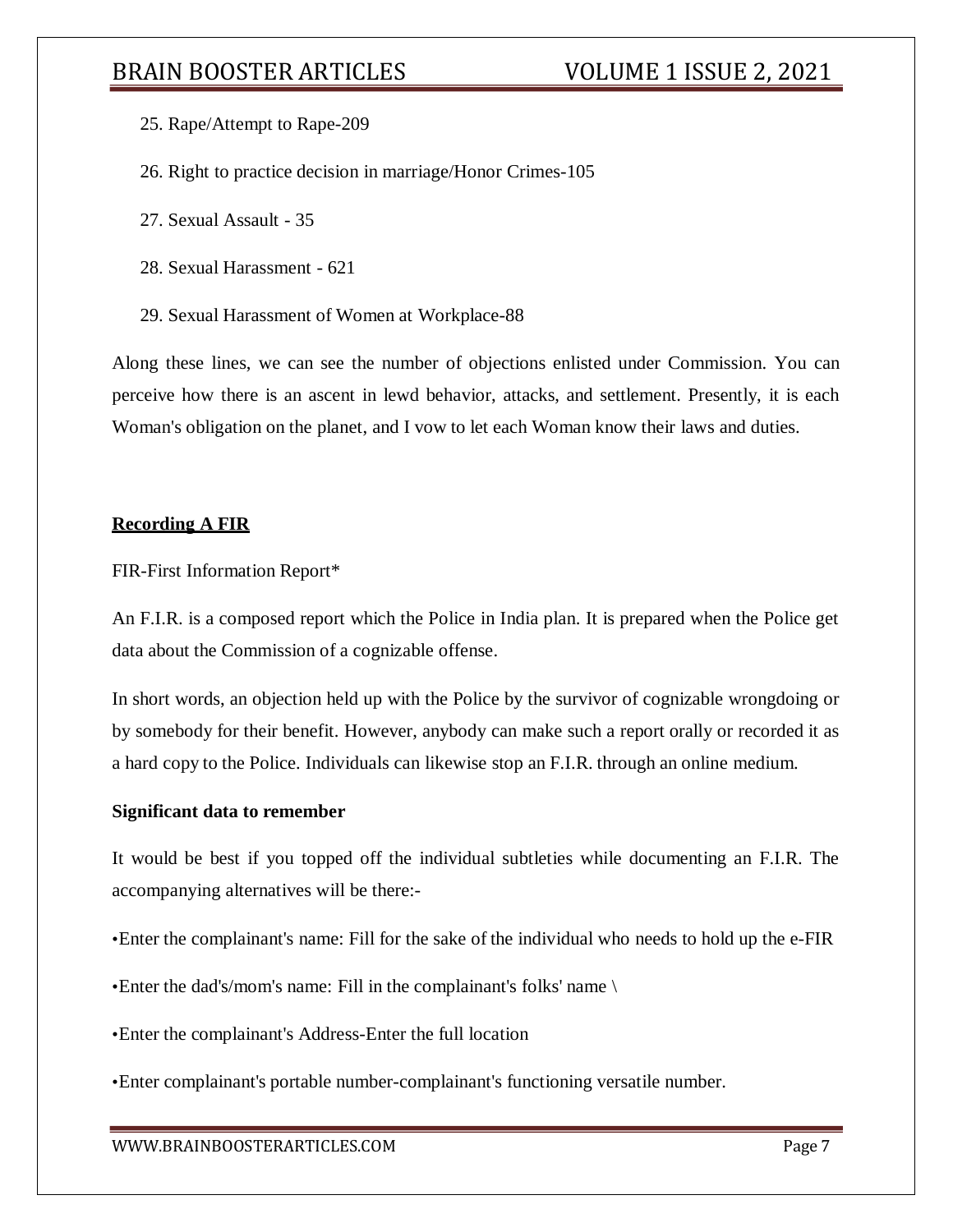•Enter complainant's email ID: Email-ID is fundamental because a duplicate of your e-FIR will be shipped off you using email for the check.

### **F.I.R. what's more, the Legal Provisions which enable it**

•Section 154 of the CrPC, 1973 arrangements with the data in the cognizable offense. As per this part, every data identifying with the Commission of a cognizable offense whenever offered orally to an official accountable for a police headquarters will be decreased to composing by him or under his course and be perused the witness and each such data, either given recorded as a hard copy or diminished to managing as previously mentioned will be endorsed by the individual giving it. The meaningful there will be entered in a book to be kept by such an official in such structure as the state Government might endorse for this benefit. A duplicate of the data as recorded will be given quickly, liberated from cost to the witness of the F.I.R.

•Section, 154[1] of the CrPC, 1973, explains that an F.I.R. can be enlisted uniquely on account of a cognizable offense. Cognizable offenses are those wherein a cop can capture a charge without a warrant. Because of the idea of gravity associated with the wrongdoings, police specialists can arrest without a warrant under CrPC. The order of cognizable and non-cognizable offenses is outfitted under the main timetable of CrPC.

•Any individual who the cop in control has denied the right to an F.I.R. can send the substance of such data, in composing and by post, to the Superintendent of Police concerned who, whenever fulfilled that such explanation reveals the Commission of a cognizable offense, will either explore the case himself or direct an examination to be made by any cop subordinate to him, in the way given by this Code. Such an official will have every one of the forces of an official accountable for the police headquarters corresponding to that offense.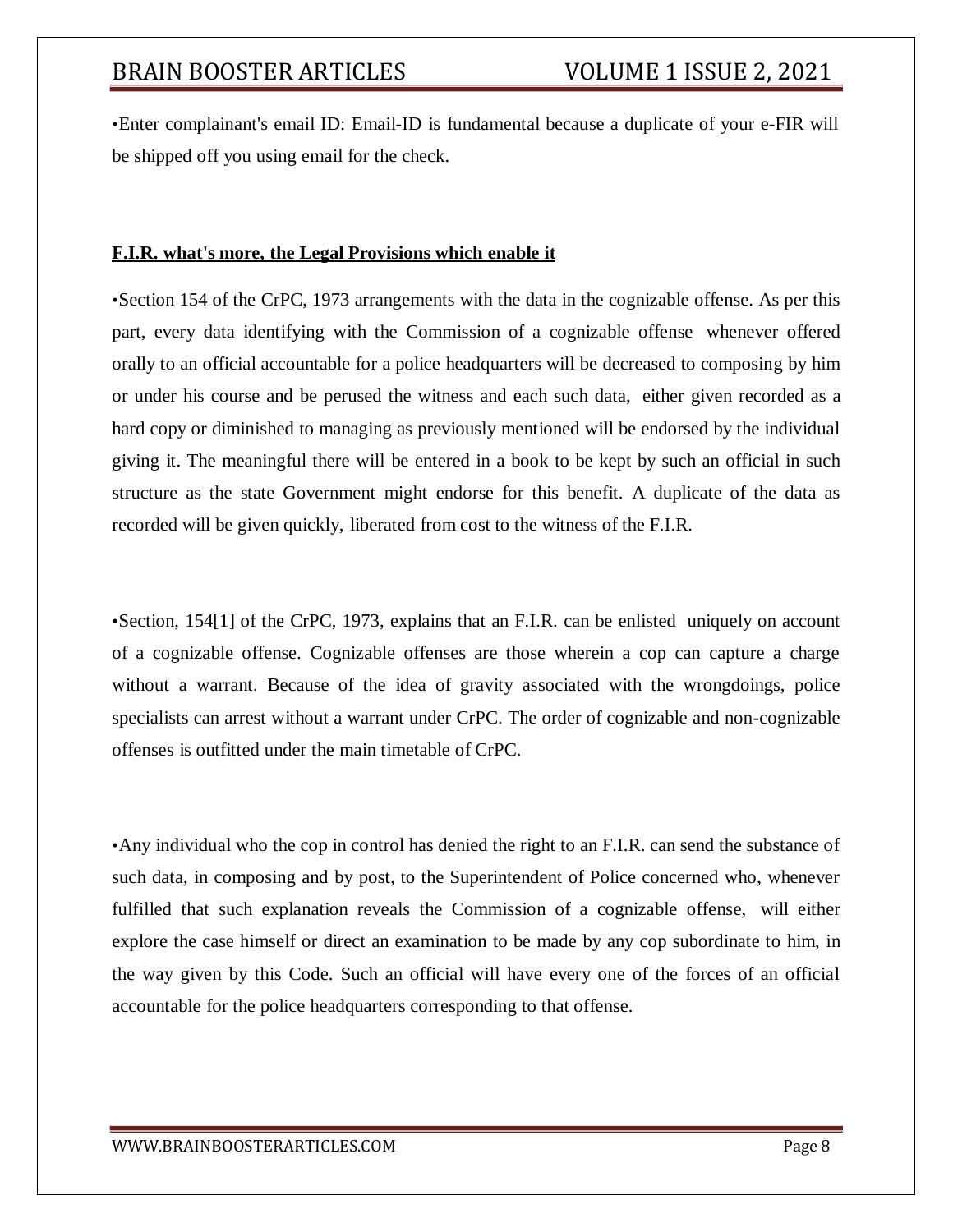## **How to hold up an F.I.R.?**

• The cycle of documenting an F.I.R. is direct. It is just about as straightforward as portraying a story to the Police. The witness needs to visit the closest police headquarters where the wrongdoing occurred and outfit all the data they have about the occurrence of that offense.

• Section 154 of the CrPC decides the source to outfit data orally or recorded as a hard copy. If the data is in oral structure, the report should be recorded by the cop himself. When finished, the information should be perused out to the source

#### **What should an F.I.R. contain?**

The substance of an F.I.R. is as per the following:-

- 1. Whether the source is onlooker or gossip proof.
- 2. The idea of the cognizable offense.
- 3. The name and point-by-point depiction of the blamed individual.
- 4. The name and character of the survivor of the crime (if mindful)
- 5. The date and season of the event.
- 6. Where the wrongdoing was perpetrated.
- 7. The thought process in perpetrating the crime (if mindful)
- 8. How the wrongdoing was perpetrated (depiction of the genuine event of the wrongdoing)
- 9. The name and the location of the observer of the wrongdoing.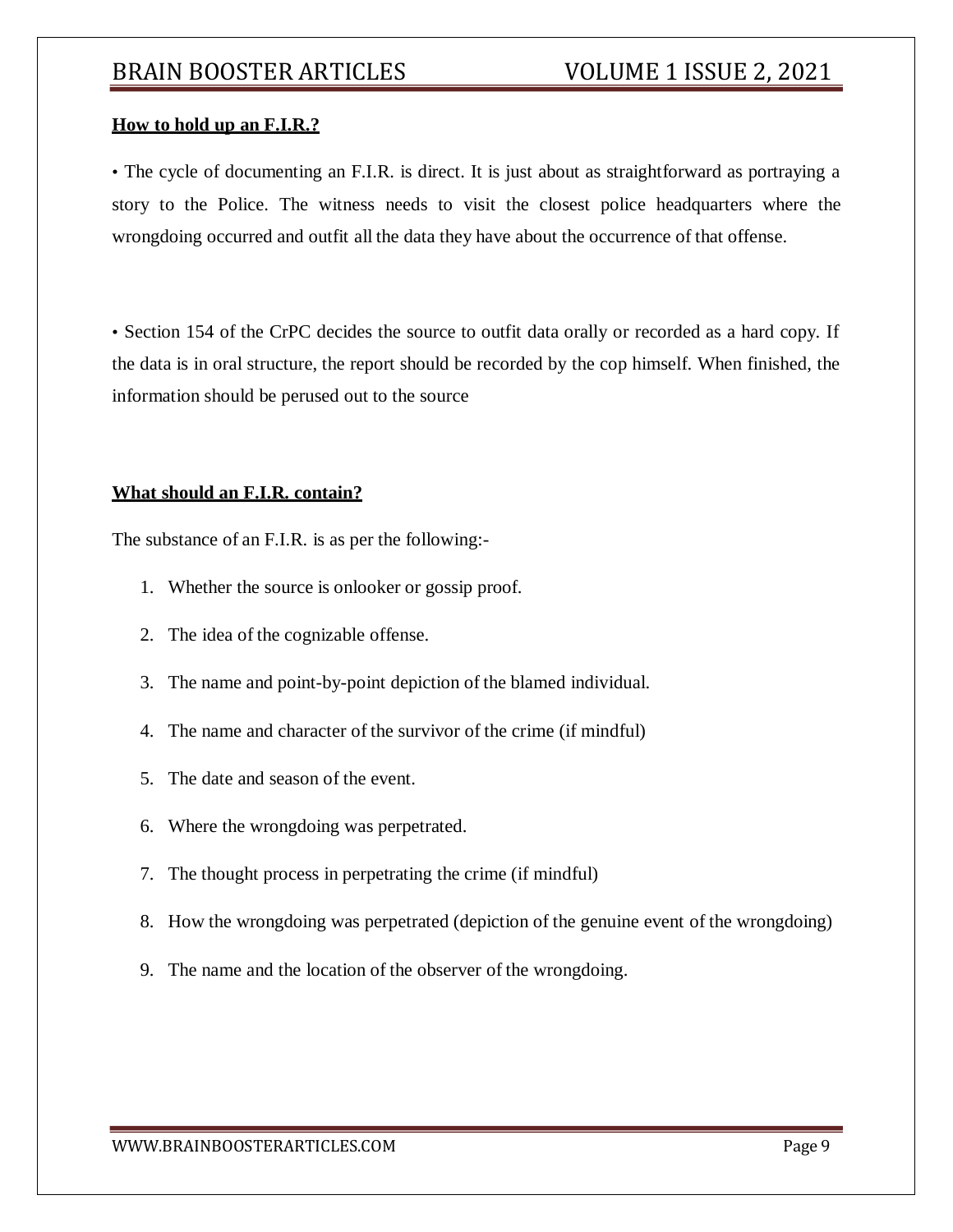#### **How would you be able to respond if the Police won't stop an F.I.R.?**

Suppose a cop won't hold up an F.I.R. since the case doesn't fall inside their purview, manages a non-cognizable offense, or is outside their legitimate ability to take perception of such an offense in such conditions. In that case, the refusal to stop an F.I.R. is authentic and defended. Notwithstanding, in situations where an uncalled-for reason is offered not to hold up an F.I.R., one can:

•Under segment 154(3) of CrPC, they can move toward the Superintendent of Police and present the substance of such data recorded as a hard copy by post. Assume the Superintendent of Police is fulfilled that such an assertion uncovers the Commission of a cognizable offense. He may explore the case himself or direct an examination to be made by any cop subordinate to him.

•A objection can be submitted to the judge orally or recorded as a hard copy under segment 200 of the CrPC. After presenting a grievance, the judge will direct a consultation, choosing the issue of discernment.

•Mandamus is one of the writs gave by the High Courts or Supreme Court, which is as an order to the State to urge them to play out their public duty can be recorded under Article 226 or Article 32 of the Constitution of India, guiding the police authorities to play out their errand and register an F.I.R.

#### **Can F.I.R. be held up through a telephonic discussion**?

Usually, a telephonic discussion is by and primarily made to accumulate Police at the location of a crime. In such cases, the telephonic conversation made between the witness and the cop would not add up to the enrollment of an F.I.R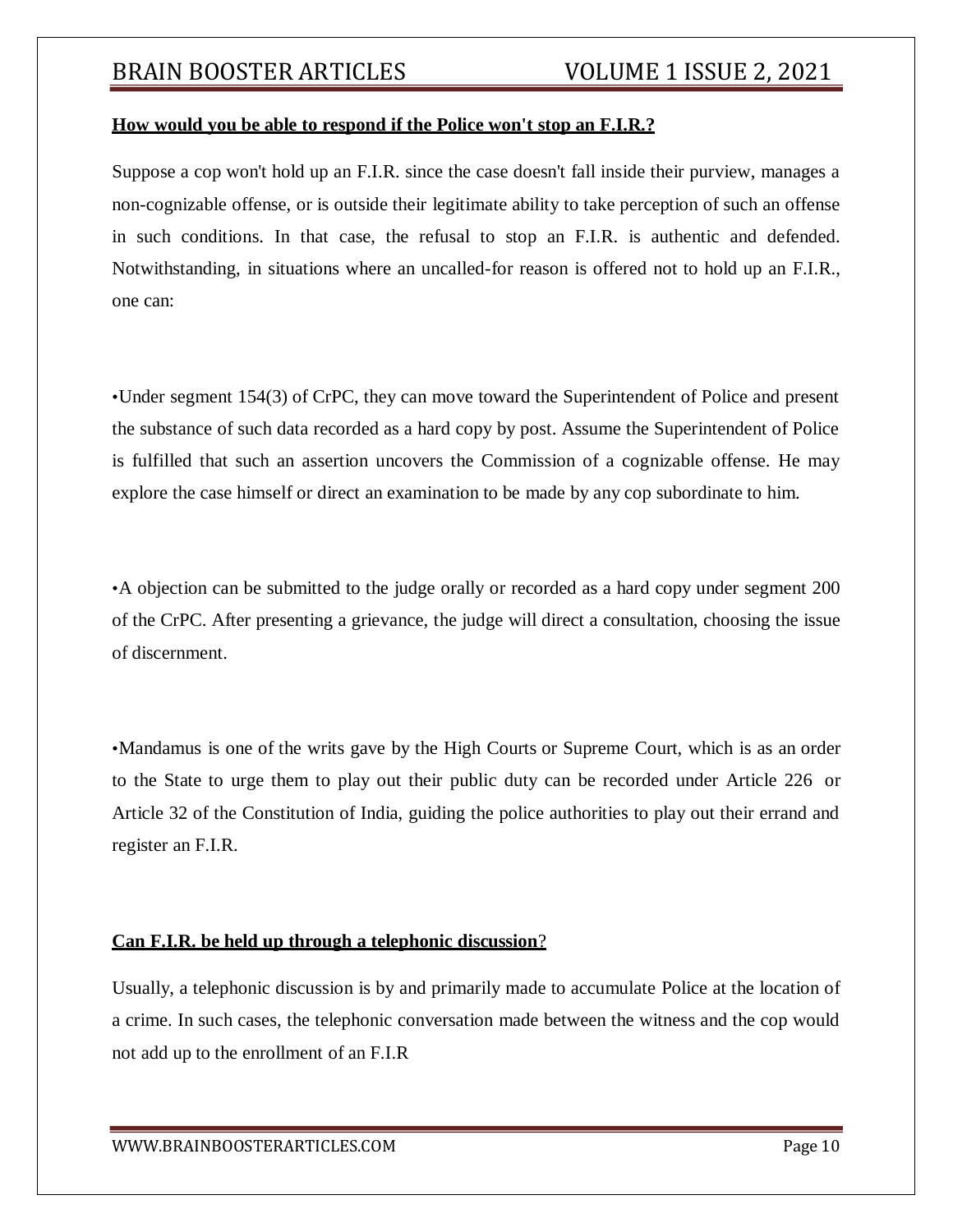## **Resistance against F.I.R**

•A cop can't enlist an F.I.R against the President of India and legislative leaders of the Indian states while they are holding their office since they appreciate insusceptibility according to Article 361 of the constitution of India.

•Also, no F.I.R. can be enrolled against any sitting individual from the governing body or Parliament for anything spoken or done on the house floor. Be that as it may, the cop will enroll a case whenever liked by the speaker of the concerned house or any individual approved by him. These individuals are ensured by Articles 105 and 194 of the Constitution of India. Nonetheless, it is to be noted they are obligated for criminal indictment for any demonstration perpetrated by them in their private limit outside the Legislature and Parliament.

- 1. Complainants of rapes ought to be furnished with a legitimate portrayal. The casualty's promoter ought to help her in documenting the protest as well as guide her in getting different sorts of help like mental, clinical, and monetary as well;
- 2. Lawful help would need to be given at the police headquarters just as considering the bothered perspective of the person in question;
- 3. Police ought to be under an obligation to illuminate the casualty regarding the option to get portrayal before posing her inquiries, and the police report should express that she was so educated;
- 4. A rundown of promoters ought to be arranged who were able to act in these cases,
- 5. Such backers ought to be designated by the Court. However, to keep away from postponing, promoters may be approved to act in police headquarters under the watchful eye of authorization from the Court had been acquired,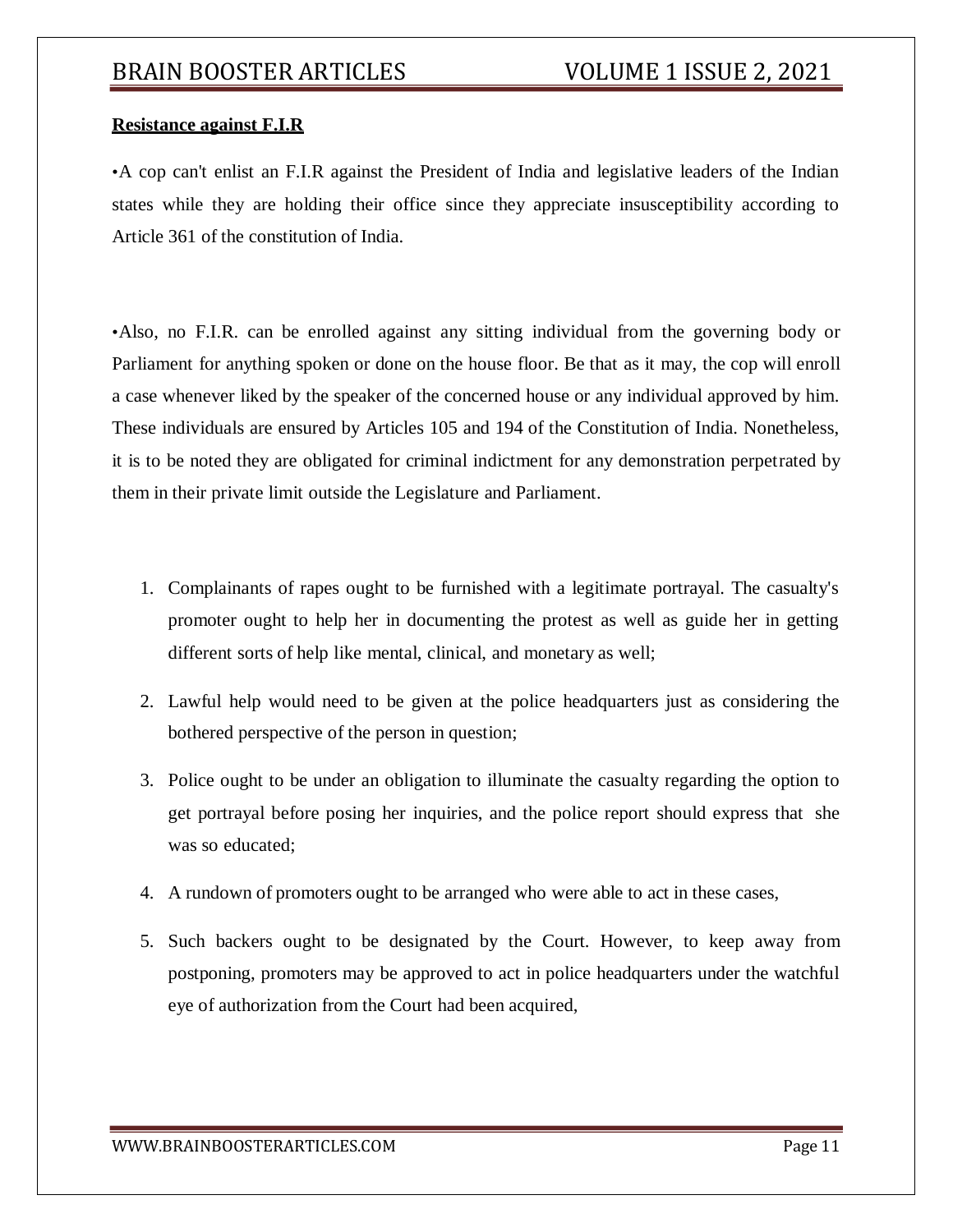- 6. A criminal wounds pay block ought to be set, Compensation for the person in question ought to be granted by the Court on the conviction of the guilty party and by the crook wounds remuneration board whether a conviction had occurred;
- 7. Every one of the recommended reformatory estimates won't demonstrate productivity except if the political foundations become delicate to the situation of survivors of rapes;
- 8. The low conviction rate in assault cases can be ascribed to the absence of coordination between the exploring officials and the public examiners. Consequently, fitting preparing software engineers ought to be directed for the public examiners and the police officials who research assault cases so that legitimate coordination between them helps in getting equity for the person in question;
- 9. The cutting edge examining procedure ought to be embraced in wrongdoing examination, which would be of incredible assistance in deciding the instances of sexual brutality against ladies;
- 10. To preclude sexual orientation inclination mentalities against assault casualties, there ought to prepare developers for individuals from Judiciary and the Bar to fabricate mindfulness regarding the ladies' predicament in assault cases. It will help in the arrangement of perspectives helpful for the viable understanding and execution of the law;
- 11. Setting up special courts for hearing the instances of rape is unequivocally suggested. In these unique courts, ladies judges ought to be there so that the casualty feels excellent in portraying the subtleties of the rape executed on her;

## **Conclusion**

I would look at last want to tell all the women's in India that Viciousness against ladies is an issue across the World. It influences ladies, everything being equal, ethnic gatherings, classes, and identities. It is a problematic issue for singular ladies and a significant issue for social orders. Savagery influences the existence of millions of ladies worldwide in all financial and instructive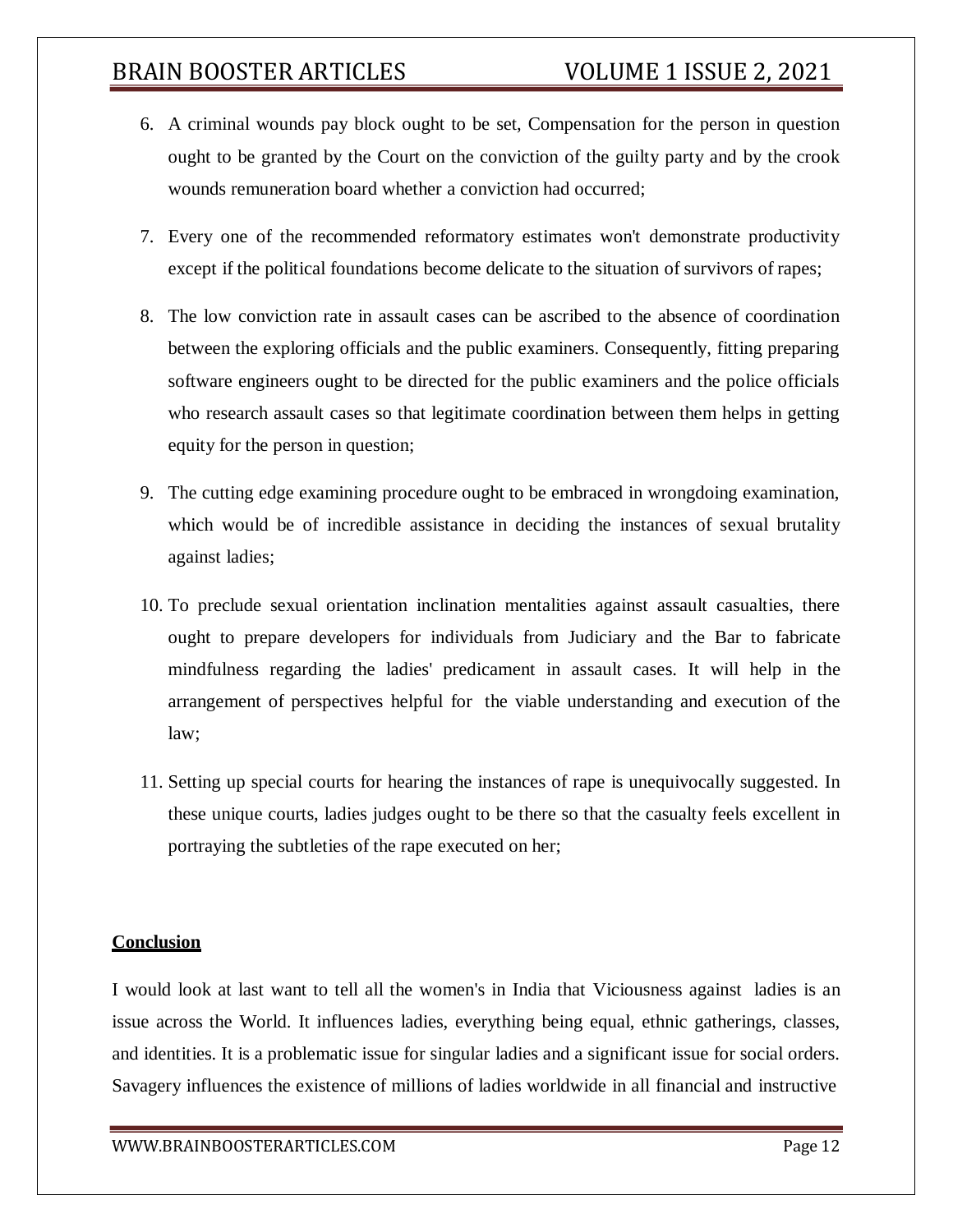classes. It cuts across social and strict hindrances, obstructing the right of ladies to take part entirely in the public eye. Viciousness against ladies takes a disheartening assortment of structures, from homegrown maltreatment to assault, youngster relationships, and female circumcision. Every one of them is an infringement of the essential common liberties. The issue of wrongdoing against ladies isn't new in India. Ladies in Indian culture have been survivors of abuse, embarrassment, torment, and misuse whenever accounts of social association and everyday life are accessible. These records are rehashed with occurrences of kidnapping, assault, murder, and terror of ladies. Remorsefully, female brutality survivors have not been given much consideration in writing on social issues or criminal viciousness. Nor has any endeavor been made to clarify why both the public and the academicians have overlooked how ladies have consistently been savagely misused in our general public for such a long time.

As far as sufferings, which it brings upon the people in question and their families, it may be the most severe discipline that can be caused upon them. It denotes an extraordinary change in her future presence, and there is no big surprise that a large portion of the survivors of this wrongdoing ends it all. The most noticeably terrible part of this wrongdoing is that the lady concerned is to languish over what is constrained upon her without her being in any case mindful. It isn't just the physical infringement of the body of the casualty; however, an interruption upon her psychological, mental and enthusiastic sensitivities. It is the obliteration of her feeling of pride, a suspicion that all is well and good, a feeling of virtue, and shake like a shock to the future expectations,

Aside from different Articles of the Indian Constitution and arrangements in criminal law, for example, Indian Reformatory Code 1860, Indian Evidence Act 1872, Criminal Procedure Code 1973, numerous administrative institutions relating to the violations submitted against ladies have been passed by the Indian Parliament now and again to forestall such wrongdoing in the Indian culture. Followings are a portion of those significant authorizations.

- 1. The Immoral Traffic Act, 1956
- 2. The Dowry Prohibition Act, 1961
- 3. The Medical Termination of Pregnancy Act, 1971 398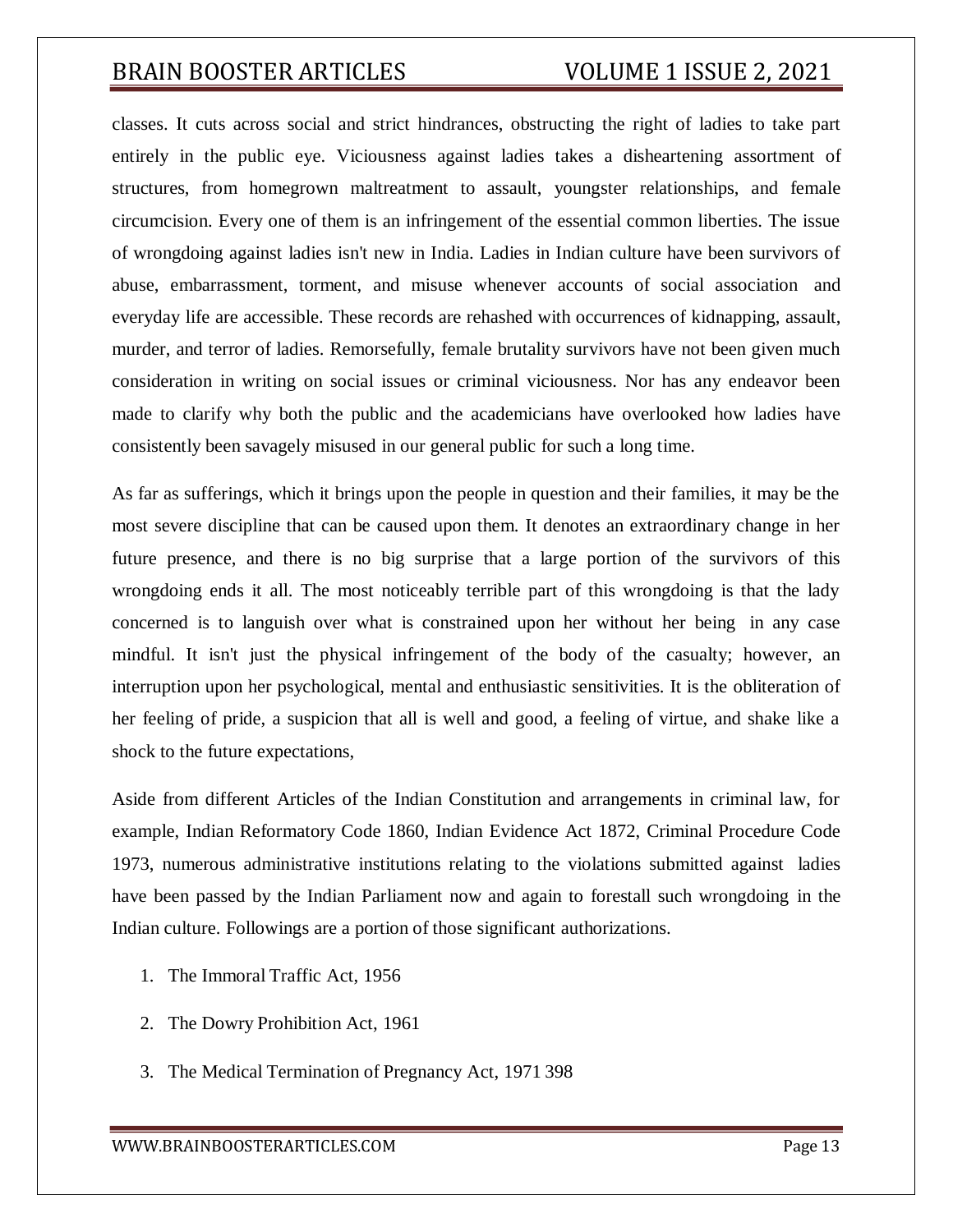- 4. The Indecent Representation of Women (Prohibition) Act, 1986
- 5. The Commission of Sati (Prevention) Act, 1987
- 6. The National Commission for Women Act, 1990
- 7. The Pre-origination and Pre-Natal Diagnostic Techniques (Prohibition of Sex

Choice) Act, 1994

8. The Protection of Women from Domestic Violence Act, 2005.

The Law Commission of India, through its suggestions, has rolled out different improvements in

I.P.C., Cr.P.C. furthermore, Evidence law has attempted to take care of numerous issues of the survivors of assault; however, these proposals are insufficient recently. The informed class of the general public ought to approach to help the survivors of assault and report the make a difference to the police specialists right away. The law alone can't tackle every one of the social issues. The Governmental specialists, social associations, ladies' associations, willful gatherings, N.G.O.'s, and so on should approach to serve the reason for assault casualties. There is a pressing need to change the disposition of the policy experts in the issues of assault cases. They ought to have a thoughtful tendency towards the casualties of assault, and vital help should be given to the people in question. The law-authorization offices, i.e., the Police and the legal executive, can assume a significant part in the control of wrongdoing against ladies, especially assault. The law authorization is a ceaseless cycle from when wrongdoing is accounted for until the criminal is arraigned and rebuffed. This is a long interaction including different stages, for example, examination, arraignment, preliminary, and legal choice. The casualty should be worked with at all these stages. Endless preliminaries have likewise prompted a situation where the complainant is compelled to think twice about the loss outside the Court subtly because of the prevalent difficulty, in this manner baffling the entirety motivation behind the law. What is the utilization of expanding the discipline whenever the possibility of conviction itself is extraordinariness? Another justification expansion in assault cases is the issue caused in the examination due to the delay in documenting F.I.R. Postponement in establishing F.I.R. might be because of different reasons. Since it is a sexual offense, there may be underlying dithering in the casualty's psyche to report the make a difference to the Police as she would expect that the equivalent may influence